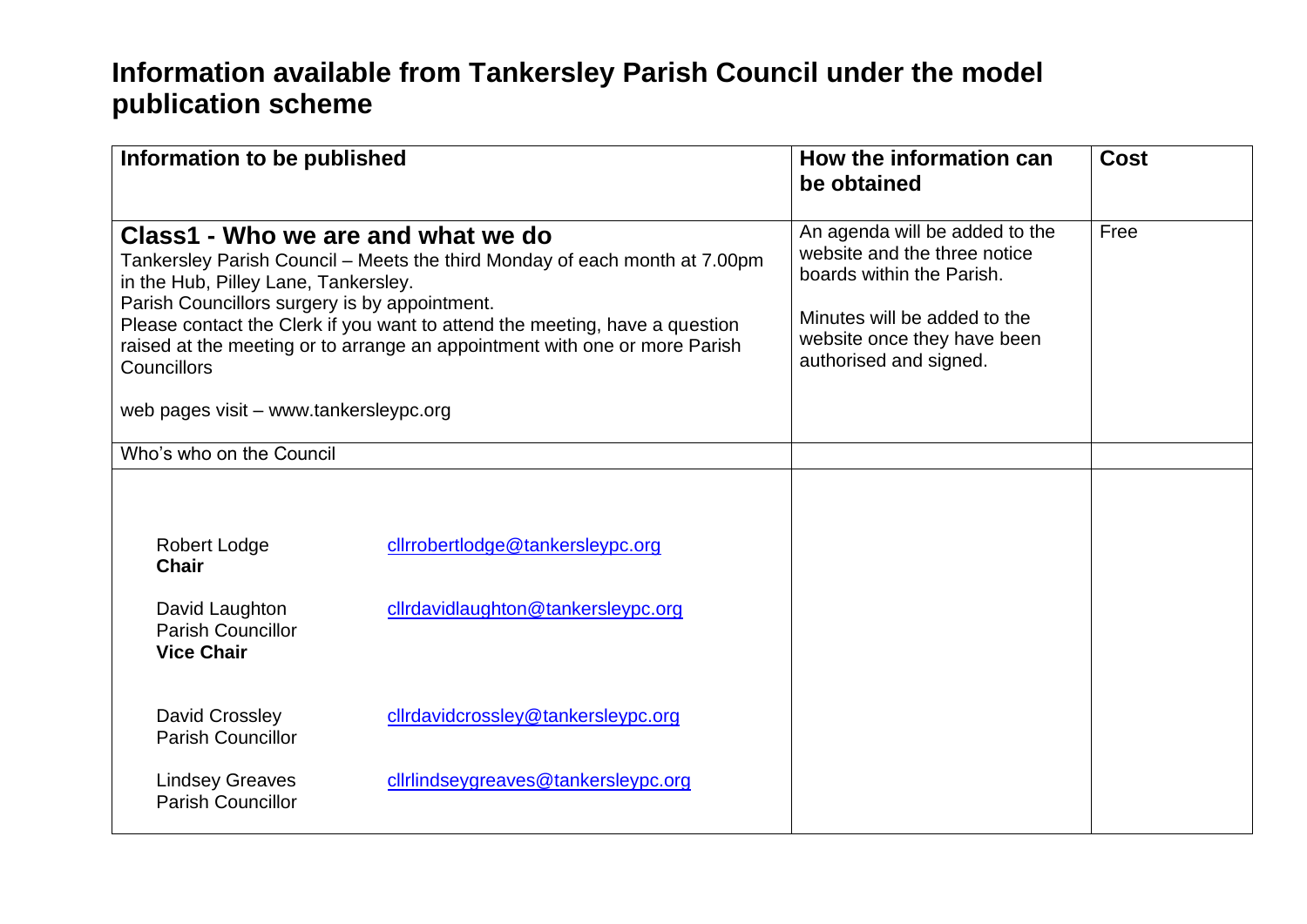| John Hopkinson<br><b>Parish Councillor</b>                | cllrjohnhopkinson@tankersleypc.org                                              |                             |                                                             |
|-----------------------------------------------------------|---------------------------------------------------------------------------------|-----------------------------|-------------------------------------------------------------|
| <b>Richard Horsfall</b><br><b>Parish Councillor</b>       | cllrrichardhorsfall@tankersleypc.org                                            |                             |                                                             |
| <b>Matthew Jarvis</b><br><b>Parish Councillor</b>         | cllrmatthewjarvis@tankersleypc.org                                              |                             |                                                             |
| Jane Laverack<br><b>Parish Councillor</b>                 | cllrjanelaverack@tankerslypc.org                                                |                             |                                                             |
| Dennis Simpson<br><b>Parish Councillor</b>                | cllrdennissimpson@tankersleypc.org                                              |                             |                                                             |
| South Yorkshire S61 2TT<br>Email - clerk@tankersleypc.org | Parish Clerk:-Catherine Mullen, 35 Kestrel Avenue, Thorpe Hesley, Rotherham,    |                             |                                                             |
| Location of main Council office and accessibility details |                                                                                 | N/A (not applicable)        |                                                             |
| <b>Staffing structure</b>                                 |                                                                                 | N/A                         |                                                             |
|                                                           |                                                                                 |                             |                                                             |
|                                                           | Class 2 – What we spend and how we spend it                                     | Electronic version by email | Free                                                        |
|                                                           | (Financial information relating to projected and actual income and expenditure, | request                     |                                                             |
| procurement, contracts and financial audit)               |                                                                                 | Hard copy                   | 25p per sheet<br>black and white                            |
| Current and previous financial year as a minimum          |                                                                                 |                             | 30p per sheet<br>colour                                     |
| Annual return form and report by auditor                  |                                                                                 | Website                     | Free                                                        |
|                                                           |                                                                                 | Hard copy                   | 25p per sheet<br>black and white<br>30p per sheet<br>colour |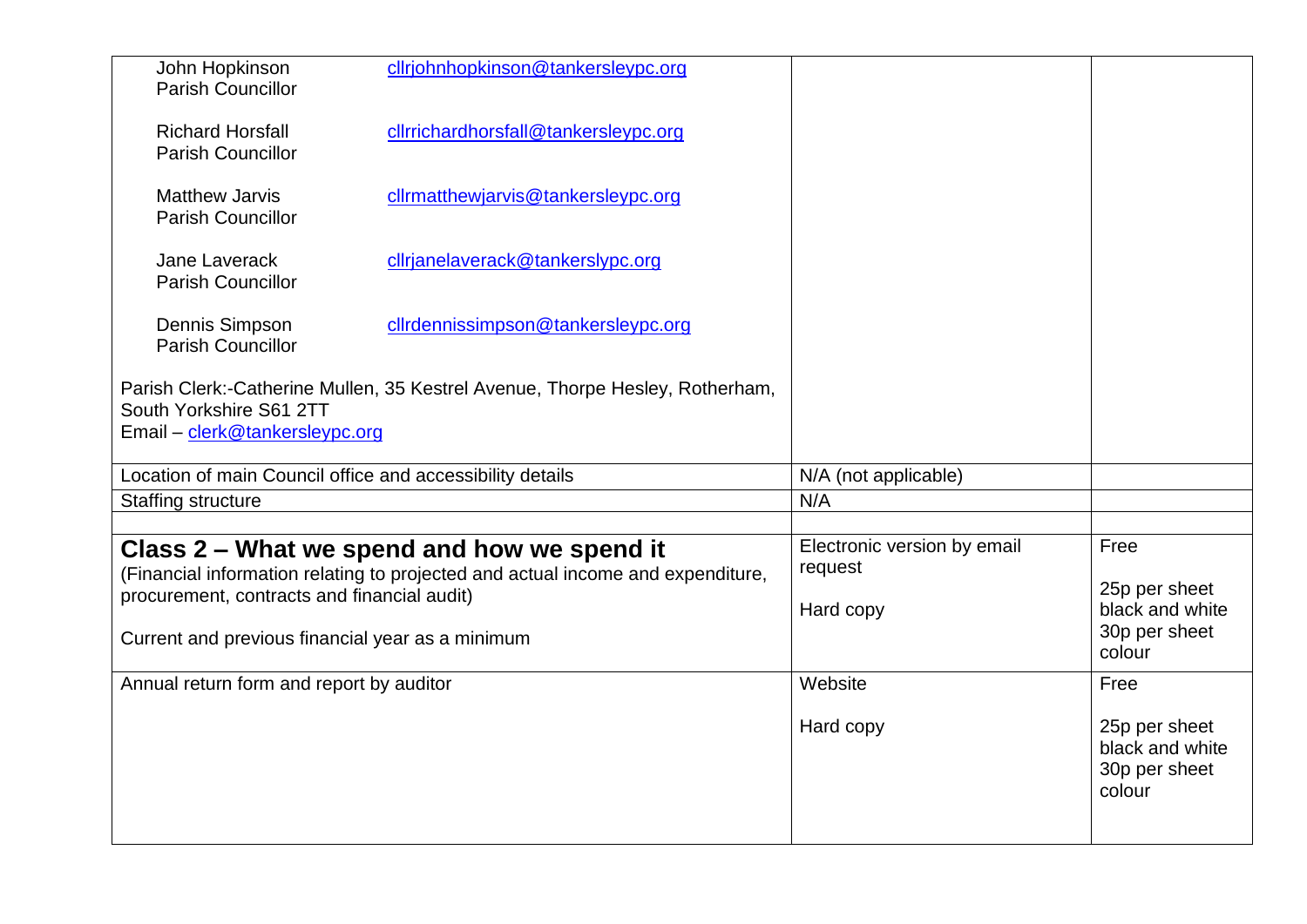| <b>Finalised budget</b>                                 | <b>Website/Electronic</b> | Free                                                        |
|---------------------------------------------------------|---------------------------|-------------------------------------------------------------|
| Precept                                                 |                           |                                                             |
| <b>Borrowing Approval letter</b>                        | Hard copy                 | 25p per sheet                                               |
| <b>Financial Standing Orders and Regulations</b>        |                           | black and white<br>30p per sheet<br>colour                  |
| Grants given and received                               | Electronic                | Free                                                        |
|                                                         | Hard copy                 | 25p per sheet<br>black and white<br>30p per sheet<br>colour |
| List of current contracts awarded and value of contract | N/A                       |                                                             |
| Members' allowances and expenses                        | N/A                       |                                                             |
|                                                         |                           |                                                             |

| Class 3 – What our priorities are and how we are doing<br>(Strategies and plans, performance indicators, audits, inspections and reviews) |                    |                                                             |
|-------------------------------------------------------------------------------------------------------------------------------------------|--------------------|-------------------------------------------------------------|
| Parish Plan                                                                                                                               | Electronic         | Free                                                        |
|                                                                                                                                           | Hard copy only     | 25p per sheet<br>black and white<br>30p per sheet<br>colour |
| Annual Report to Parish Meeting (current and previous year as a minimum)                                                                  | Website/Electronic | Free                                                        |
|                                                                                                                                           | Hard copy          | 25p per sheet<br>black and white<br>30p per sheet<br>colour |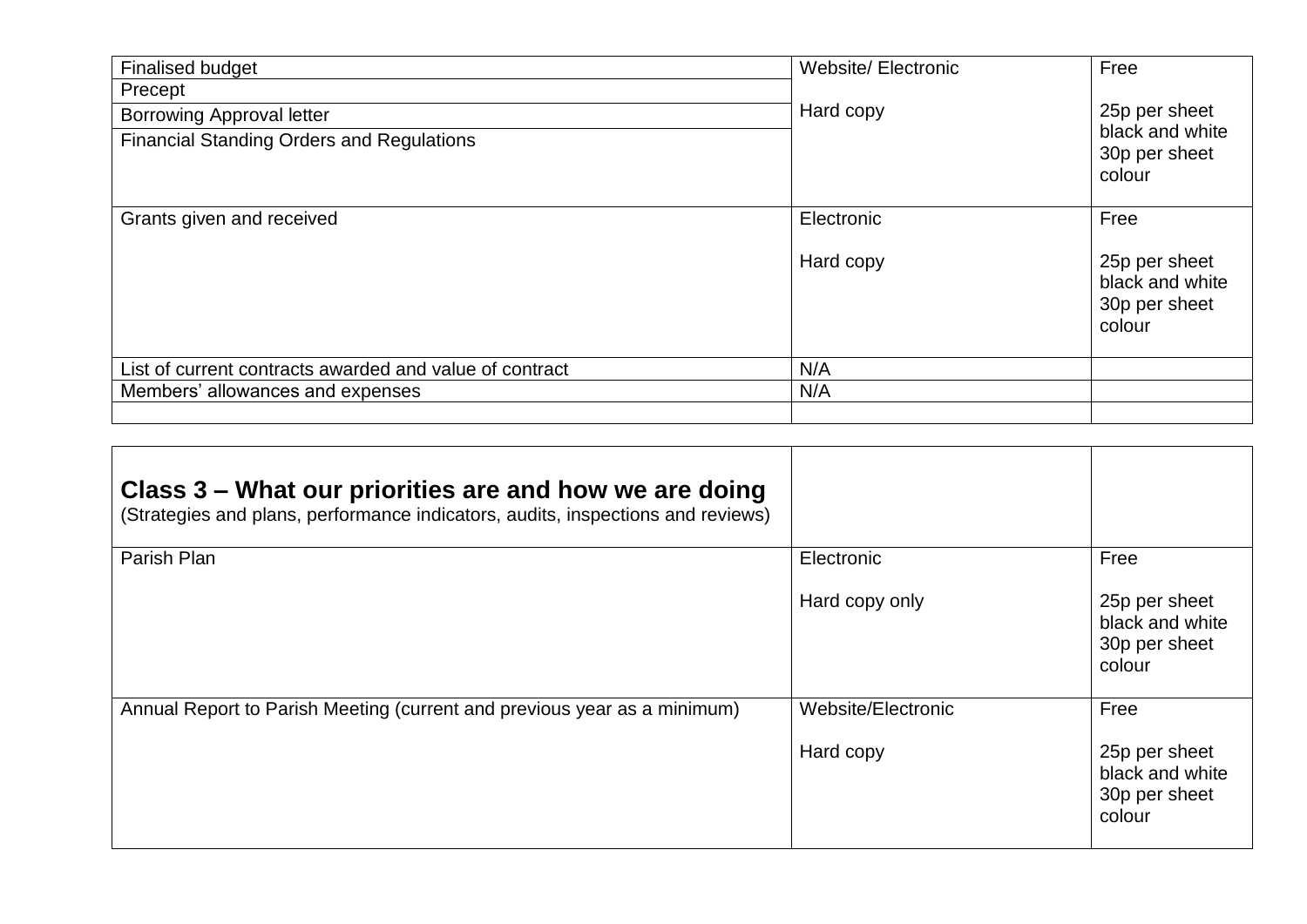| Local charters drawn up in accordance with guidance from Department for<br>Levelling Up, Housing & Communities                                     | N/A                        |                                                             |
|----------------------------------------------------------------------------------------------------------------------------------------------------|----------------------------|-------------------------------------------------------------|
|                                                                                                                                                    |                            |                                                             |
| Class 4 – How we make decisions                                                                                                                    | <b>Website/ Electronic</b> | Free                                                        |
| (Decision making processes and records of decisions)<br>Current and previous council year                                                          | Hard copy                  | 25p per sheet<br>black and white<br>30p per sheet<br>colour |
| Timetable of meetings (Parish Council meetings and annual parish meeting)                                                                          | Website/electronic/parish  | Free                                                        |
| Agendas of meetings (as above)                                                                                                                     | noticeboards               | 25p per sheet                                               |
| Minutes of meetings (as above) -<br><b>NOTE</b>                                                                                                    | Hard copy                  | black and white                                             |
| This will exclude information that is properly regarded as private to the meeting.<br>Minutes may be redacted to comply with data protections laws |                            | 30p per sheet<br>colour                                     |
| Reports presented to council meetings -<br><b>NOTE</b>                                                                                             | Electronic                 | Free                                                        |
| This will exclude information that is properly regarded as private to the meeting.<br>Minutes may be redacted to comply with data protections laws | Hard copy                  | 25p per sheet<br>black and white<br>30p per sheet<br>colour |
| Responses to consultation papers                                                                                                                   | Electronic                 | Free                                                        |
| Responses to planning applications                                                                                                                 | Hard copy                  | 25p per sheet<br>black and white<br>30p per sheet<br>colour |
| <b>Bye-laws</b>                                                                                                                                    | N/A                        |                                                             |
|                                                                                                                                                    |                            |                                                             |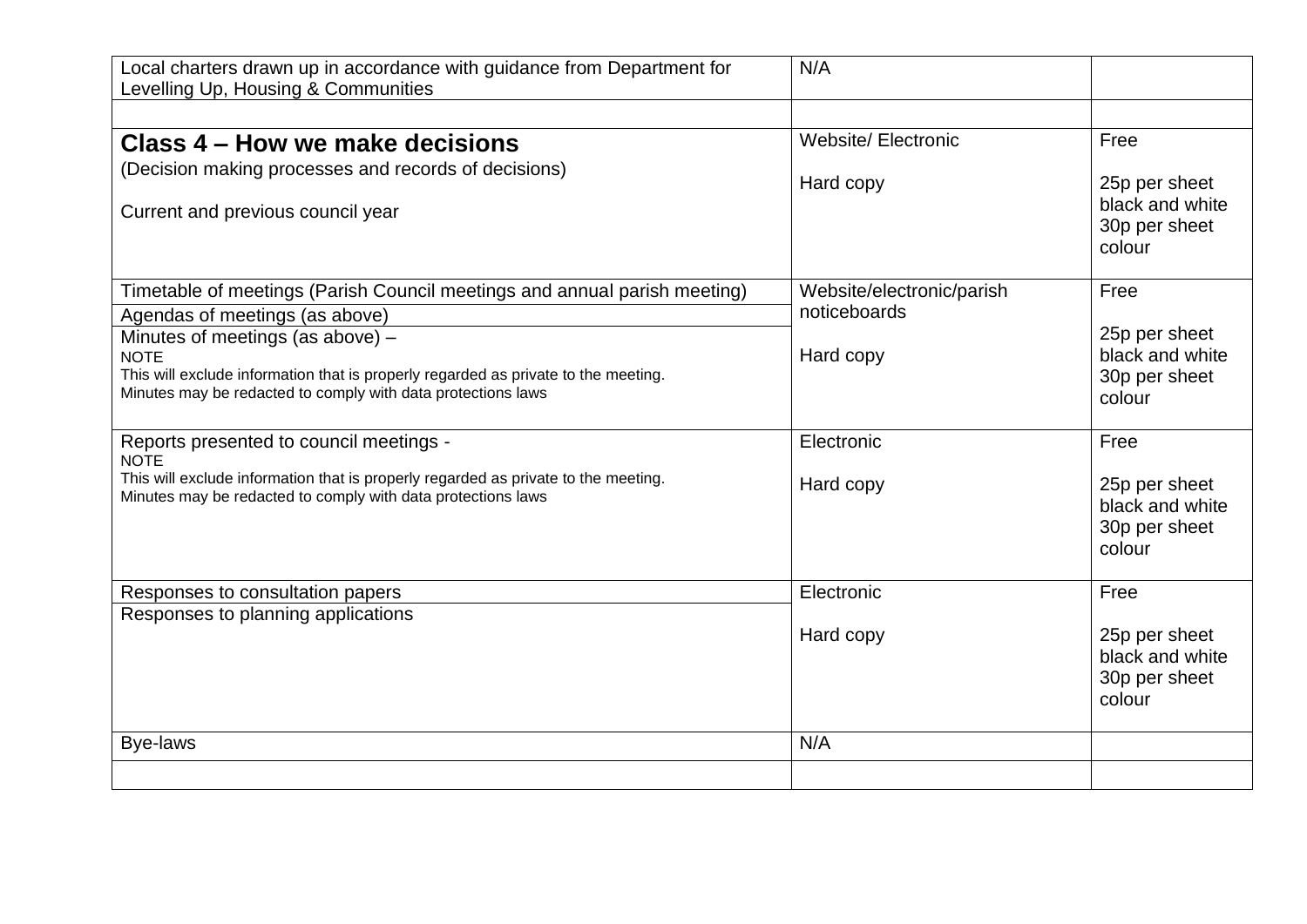| Class 5 – Our policies and procedures<br>(Current written protocols, policies and procedures for delivering our services                                                                                                                                                                                                                                        |                    |                                                                |
|-----------------------------------------------------------------------------------------------------------------------------------------------------------------------------------------------------------------------------------------------------------------------------------------------------------------------------------------------------------------|--------------------|----------------------------------------------------------------|
| and responsibilities)<br>Current information only                                                                                                                                                                                                                                                                                                               |                    |                                                                |
| All can be viewed on the website                                                                                                                                                                                                                                                                                                                                |                    |                                                                |
| Policies and procedures for the conduct of council business:<br>All can be viewed on the website                                                                                                                                                                                                                                                                | Website/Electronic | Free                                                           |
| <b>Procedural Standing Orders</b>                                                                                                                                                                                                                                                                                                                               | Hard copy          | 25p per sheet<br>black and<br>white                            |
| <b>Financial Regulations</b>                                                                                                                                                                                                                                                                                                                                    |                    | 30p per sheet<br>colour                                        |
| Code of Conduct                                                                                                                                                                                                                                                                                                                                                 |                    |                                                                |
| <b>Policies and Policy Statement</b><br>Committee and sub-committee terms of reference                                                                                                                                                                                                                                                                          |                    |                                                                |
| Delegated authority in respect of officers                                                                                                                                                                                                                                                                                                                      | N/A                |                                                                |
| Policies and procedures for the provision of services and about the employment<br>of staff:                                                                                                                                                                                                                                                                     | Website/Electronic | Free                                                           |
| Internal policies relating to the delivery of services<br>Equality and diversity policy<br>Health and safety policy<br>Recruitment policies (including current vacancies)<br>Policies and procedures for handling requests for information<br>Complaints procedures (including those covering requests for information and<br>operating the publication scheme) | Hard copy          | 25p per sheet<br>black and<br>white<br>30p per sheet<br>colour |
| Information security policy<br>Records management policies (records retention, destruction and archive)                                                                                                                                                                                                                                                         | Website/Electronic | Free                                                           |
| Data protection policies                                                                                                                                                                                                                                                                                                                                        | Hard copy          | 25p per sheet                                                  |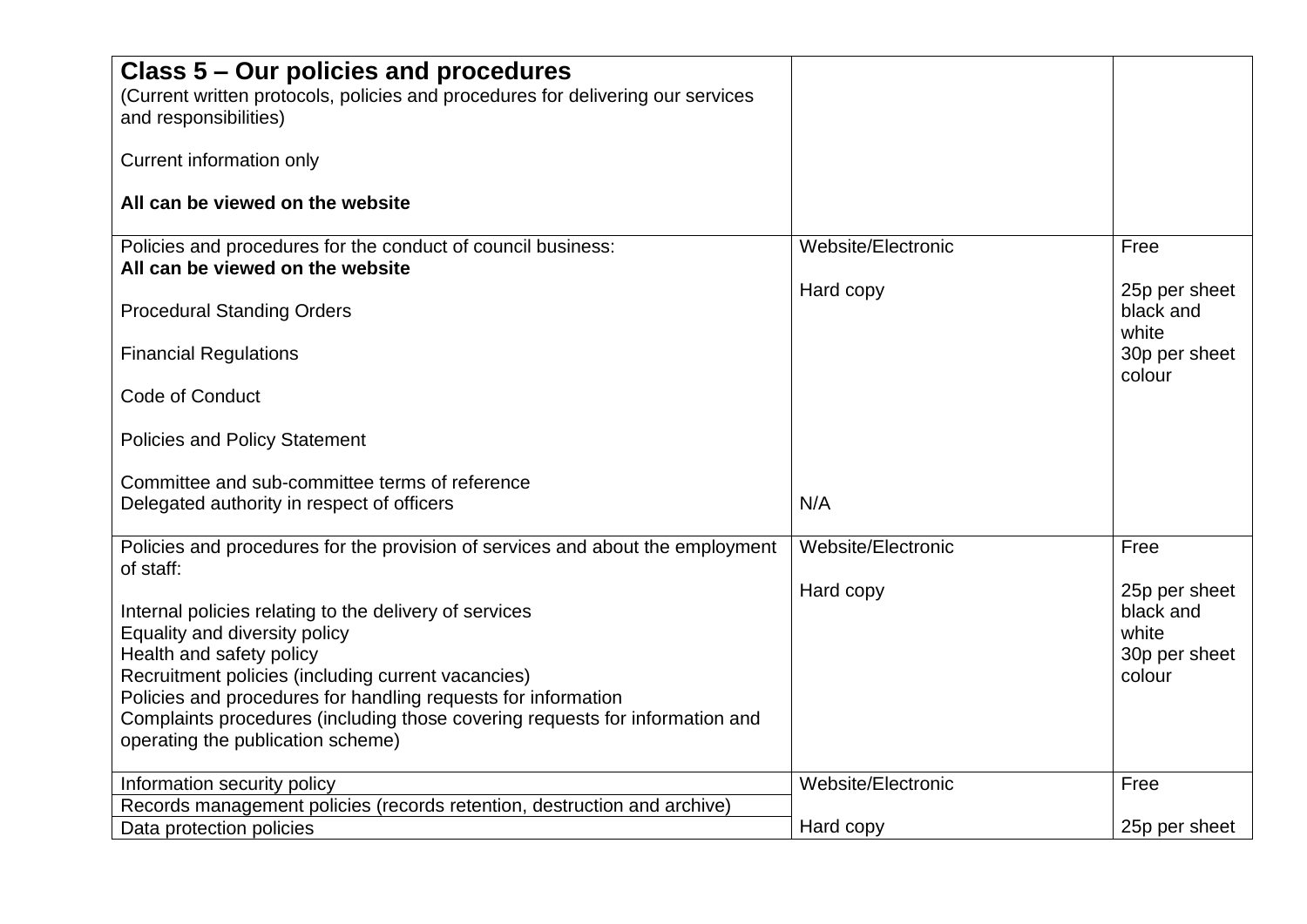| Schedule of charges (for the publication of information)                                                                                                            |                                   | black and<br>white<br>30p per sheet<br>colour                  |
|---------------------------------------------------------------------------------------------------------------------------------------------------------------------|-----------------------------------|----------------------------------------------------------------|
| <b>Class 6 - Lists and Registers</b>                                                                                                                                | Website/Electronic                | Free                                                           |
| Currently maintained lists and registers only                                                                                                                       | Hard copy                         | 25p per sheet<br>black and<br>white<br>30p per sheet<br>colour |
| Any publicly available register or list (if any are held this should be publicised; in most<br>circumstances existing access provisions will suffice)               |                                   |                                                                |
| <b>Assets Register</b>                                                                                                                                              | Website/Electronic                | Free                                                           |
|                                                                                                                                                                     | <b>Hard Copy</b>                  | 25p per sheet<br>black and<br>white<br>30p per sheet<br>colour |
| Disclosure log (indicating the information that has been provided in response to requests;<br>recommended as good practice, but may not be held by parish councils) | Electronic                        | Free                                                           |
|                                                                                                                                                                     | Hard copy                         | 25p per sheet<br>black and<br>white<br>30p per sheet<br>colour |
| Register of members' interests                                                                                                                                      | Website or by appointment to view | Free                                                           |
|                                                                                                                                                                     | <b>Hard Copy</b>                  | 25p per sheet<br>black and<br>white                            |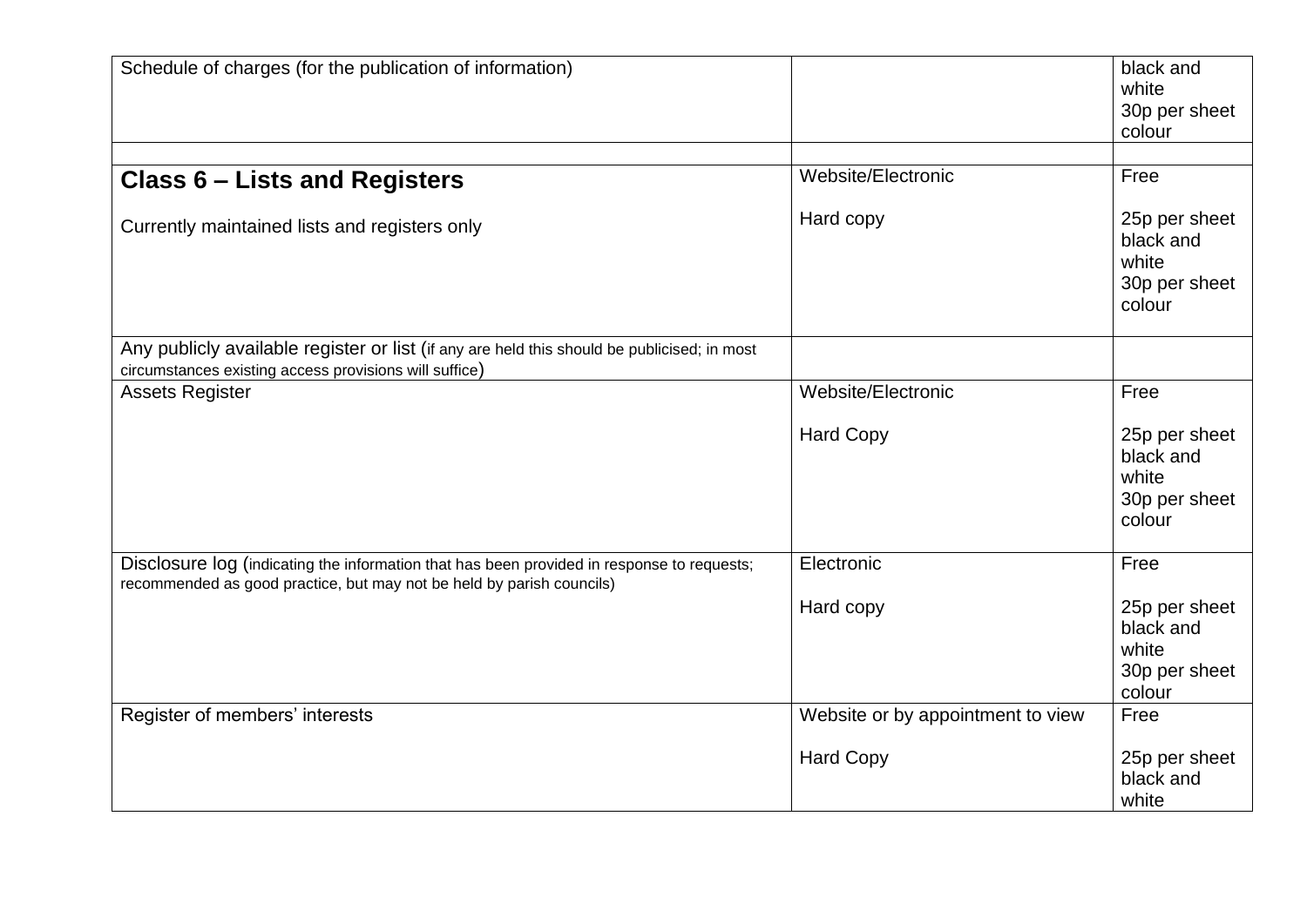|                                                                                                                                   |                                                                                          | 30p per sheet<br>colour                                        |
|-----------------------------------------------------------------------------------------------------------------------------------|------------------------------------------------------------------------------------------|----------------------------------------------------------------|
|                                                                                                                                   |                                                                                          |                                                                |
| Register of gifts and hospitality                                                                                                 | Electronic or by appointment to view                                                     | Free                                                           |
|                                                                                                                                   | Hard copy                                                                                | 25p per sheet<br>black and<br>white<br>30p per sheet<br>colour |
|                                                                                                                                   |                                                                                          |                                                                |
| Class 7 – The services we offer                                                                                                   | Website/Electronic                                                                       | Free                                                           |
| (Information about the services we offer, including leaflets, guidance and<br>newsletters produced for the public and businesses) | Hard copy                                                                                | 25p per sheet<br>black and<br>white                            |
| Current information only                                                                                                          |                                                                                          | 30p per sheet<br>colour                                        |
| <b>Allotments</b>                                                                                                                 | Website/Electronic                                                                       | Free                                                           |
|                                                                                                                                   | Hard copy                                                                                | 25p per sheet<br>black and                                     |
|                                                                                                                                   | <b>Note</b>                                                                              | white                                                          |
|                                                                                                                                   | Allotment tenants are provided with<br>a free hard copy of the Allotment<br><b>Rules</b> | 30p per sheet<br>colour                                        |
| Burial grounds and closed churchyards                                                                                             | N/A                                                                                      |                                                                |
| Community centres and village halls                                                                                               | N/A                                                                                      |                                                                |
| Parks, playing fields and recreational facilities                                                                                 | Hard copy only<br>Note this does not apply to BMBC                                       | 25p per sheet<br>black and<br>white                            |
|                                                                                                                                   | facilities                                                                               | 30p per sheet                                                  |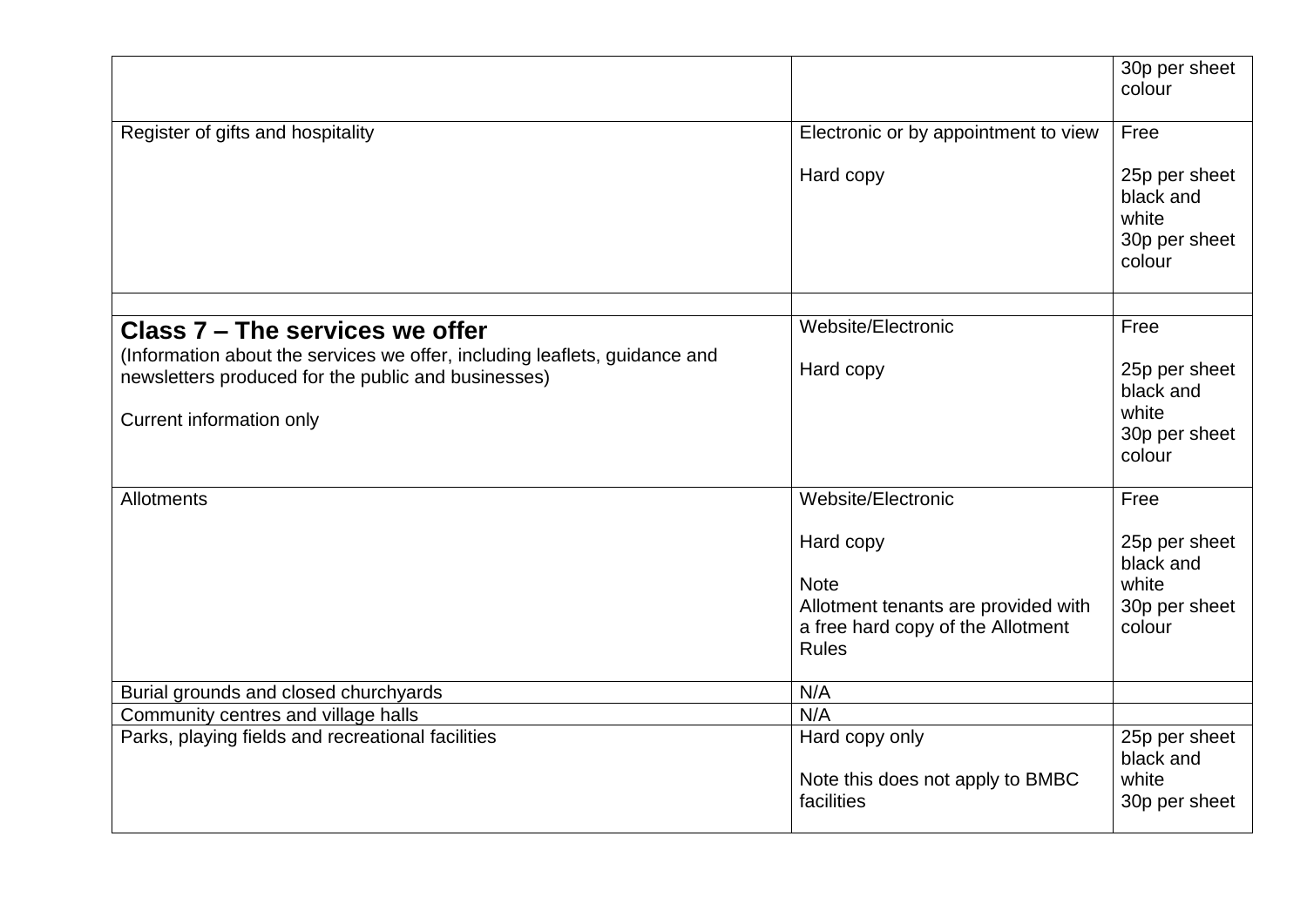|                                                                                                                              |                                                                  | colour                                                         |
|------------------------------------------------------------------------------------------------------------------------------|------------------------------------------------------------------|----------------------------------------------------------------|
| Seating, litter bins, clocks, memorials and lighting                                                                         | Hard copy only<br>Note this does not apply to BMBC<br>facilities | 25p per sheet<br>black and<br>white<br>30p per sheet<br>colour |
| <b>Bus shelters</b>                                                                                                          | N/A                                                              |                                                                |
| <b>Markets</b>                                                                                                               | N/A                                                              |                                                                |
| Public conveniences                                                                                                          | N/A                                                              |                                                                |
| Agency agreements                                                                                                            | N/A                                                              |                                                                |
| A summary of services for which the council is entitled to recover a fee, together<br>with those fees (e.g. allotment rents) | Website/Electronic                                               | Free                                                           |
|                                                                                                                              | Hard copy                                                        | 25p per sheet<br>black and<br>white<br>30p per sheet<br>colour |
|                                                                                                                              |                                                                  |                                                                |

| <b>Additional Information</b><br>This will provide Councils with the opportunity to publish information that is not<br>itemised in the lists above |  |
|----------------------------------------------------------------------------------------------------------------------------------------------------|--|
|                                                                                                                                                    |  |
|                                                                                                                                                    |  |
|                                                                                                                                                    |  |
|                                                                                                                                                    |  |
|                                                                                                                                                    |  |